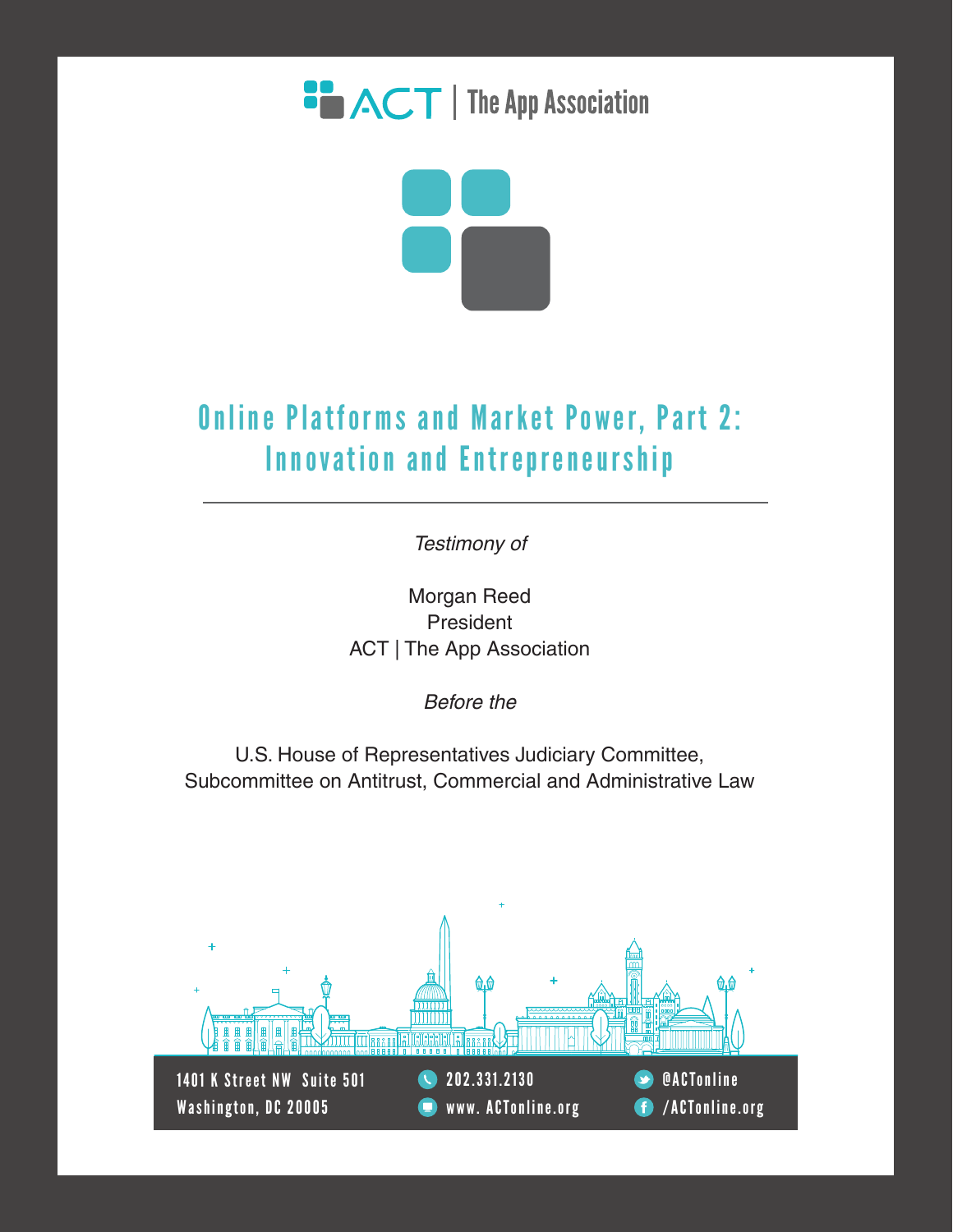# I. Introduction

We applaud the House Judiciary Committee's Subcommittee on Antitrust, Commercial and Administrative Law for holding this hearing on innovation and platforms and examining important competition law concepts as they apply to the dynamic app economy and platforms. In previous competition hearings across Capitol Hill, Members of Congress heard from a broad swath of large company and consumer group interests. Even in those hearings, the discussion turned to how the consolidation and practices of large platforms affect innovative small businesses like ACT | The App Association members. The time is right to consider the views of our members, and we commend the Subcommittee for giving small companies a voice on the role of competition law in safeguarding innovative market activity and job creation in tech-driven industries.

The App Association is a trade group representing about 5,000 small to mid-sized software and connected device companies across the globe. In the United States, our member companies are part of a \$1.3 trillion industry, supporting about 5.7 million jobs. We regularly participate in legal and regulatory proceedings affecting the relationship between consumers, small innovators, and platforms.<sup>1</sup> Further, we actively facilitate engagement between app developers, investors, and platforms in fora across the country.<sup>2</sup> We will continue this engagement by hosting events across the nation this year, with a list of destinations that includes Atlanta, New York, Providence, and Denver. The constituents of members of this Committee are driving competition in the platform ecosystem, and with these events, we aim to show that innovation is happening everywhere in the United States.

While competition is not a static concept, static antitrust principles should guide antitrust authorities as they enforce antitrust laws, including where acts or practices foreclose competition and harm consumers. We urge this Committee to carefully consider how any potential changes to competition law would affect industries across the economy. There is no longer a "tech industry" as it was commonly perceived when personal computers (PCs) first connected to the internet. Ubiquitous connectivity and access to cloud computing superimpose a tech-driven element to virtually all industries across the economy. As a result, competition has new and dynamic characteristics not just in tech, but everywhere. App Association member companies are at the center of these market changes and their continued ability to create jobs in your congressional districts depends on robust enforcement of antitrust laws where appropriate and allowing competition to take place where intervention is inappropriate.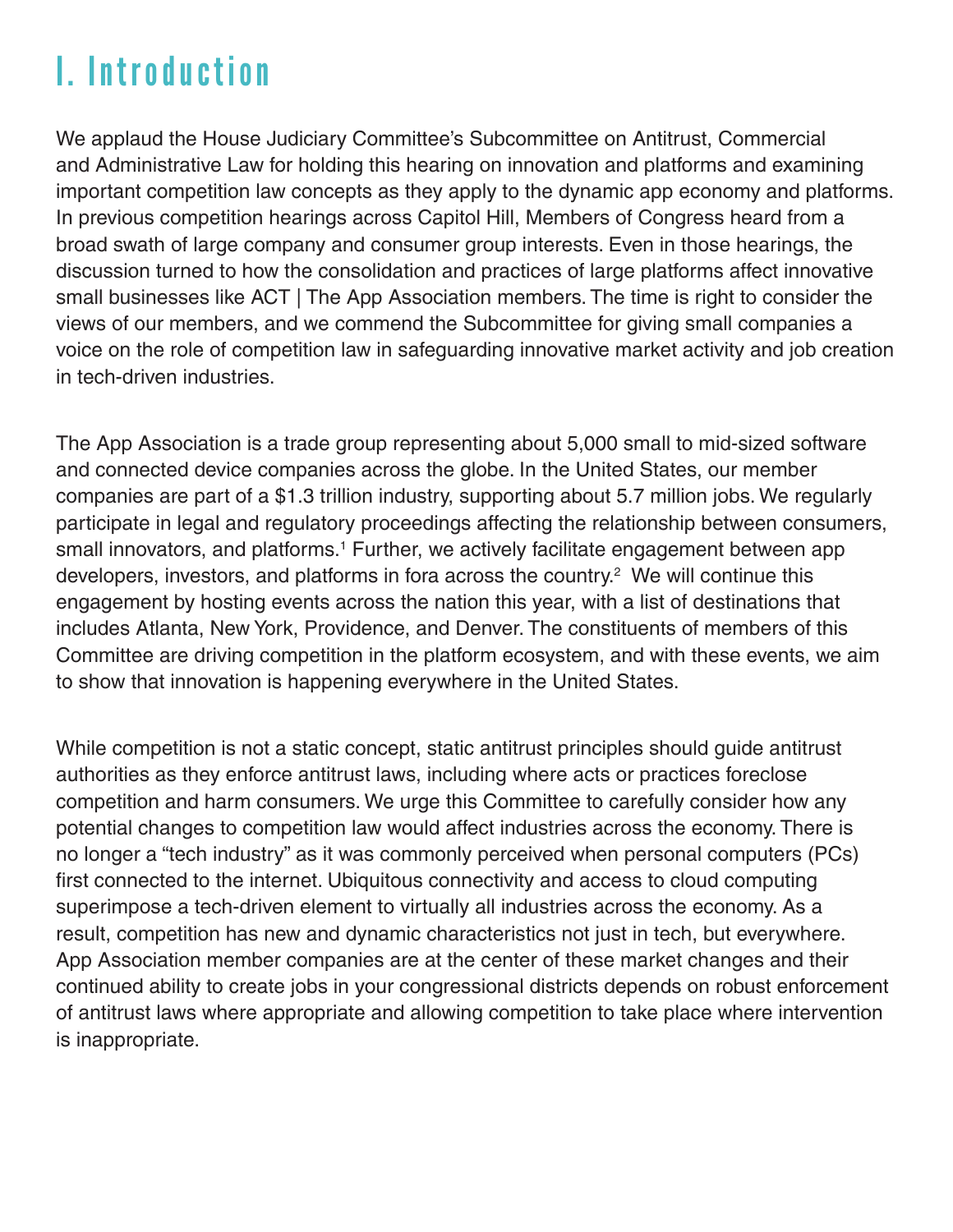This hearing takes place at an important moment for antitrust law in our history. The proliferation and democratization of technology create less definable markets where value chains are not as traceable, based on data rather than tangible goods, and undergirded by two-sided platforms. We call on the Committee to appreciate the complexity of the market while also keeping in mind a few straightforward concepts that define the evolution of platform-driven markets. First, app developers have direct relationships with their customers and clients—they are not "suppliers or manufacturers" of apps on behalf of platforms. Second, platforms provide significant value for developers and consumers, demonstrated by the increase in choices, access to new markets, and the reduction in prices for software since platforms entered the market. Third, platforms are not perfect. Developers want more transparency and continued improvements to security and safety. Our member companies want platforms to compete for their business, and they want to ensure competition is robust.

# II. Platforms Provide Greater Autonomy to Developers

Before discussing the details of modern mobile software markets, we should establish some basic parameters. Although platforms help software developers and device makers reach their clients and customers, the relationship between the client or customer and the developer is direct. The majority decision of the Supreme Court of the United States (SCOTUS) in Apple v. Pepper—a split 5-4 decision—mistakenly conceives of platforms as "retailers" of apps, while app developers are mere "manufacturers or suppliers." 3 But our member companies do not "manufacture" or "supply" software on behalf of a platform. Platform companies do not order apps to be built to specifications like they would with contract manufacturers. Developers sell directly to consumers and clients.

In Apple v. Pepper, SCOTUS was grappling with whether an app buyer has standing to sue a platform company under antitrust law, even though the app developer sets the app's price. Important to that determination is whether the buyer is also a direct buyer from the platform, which in turn is in part a function of whether the developer's product is distinct from the platform's. This line-drawing may seem semantic, but it is an important exercise from a competition perspective. Developers can choose the best platform through which to reach these customers and clients, and platforms compete with each other for the ability to provide that service to our member companies. The result of Apple v. Pepper is that legal precedent now treats app developers as part of a distribution chain controlled by platforms, at least for purposes of whether a platform can be sued for app prices charged by app developers. But the relationships between developers and their customers and clients are direct and separate from the exchange of value for app developer services that comprises the platform-tobusiness market.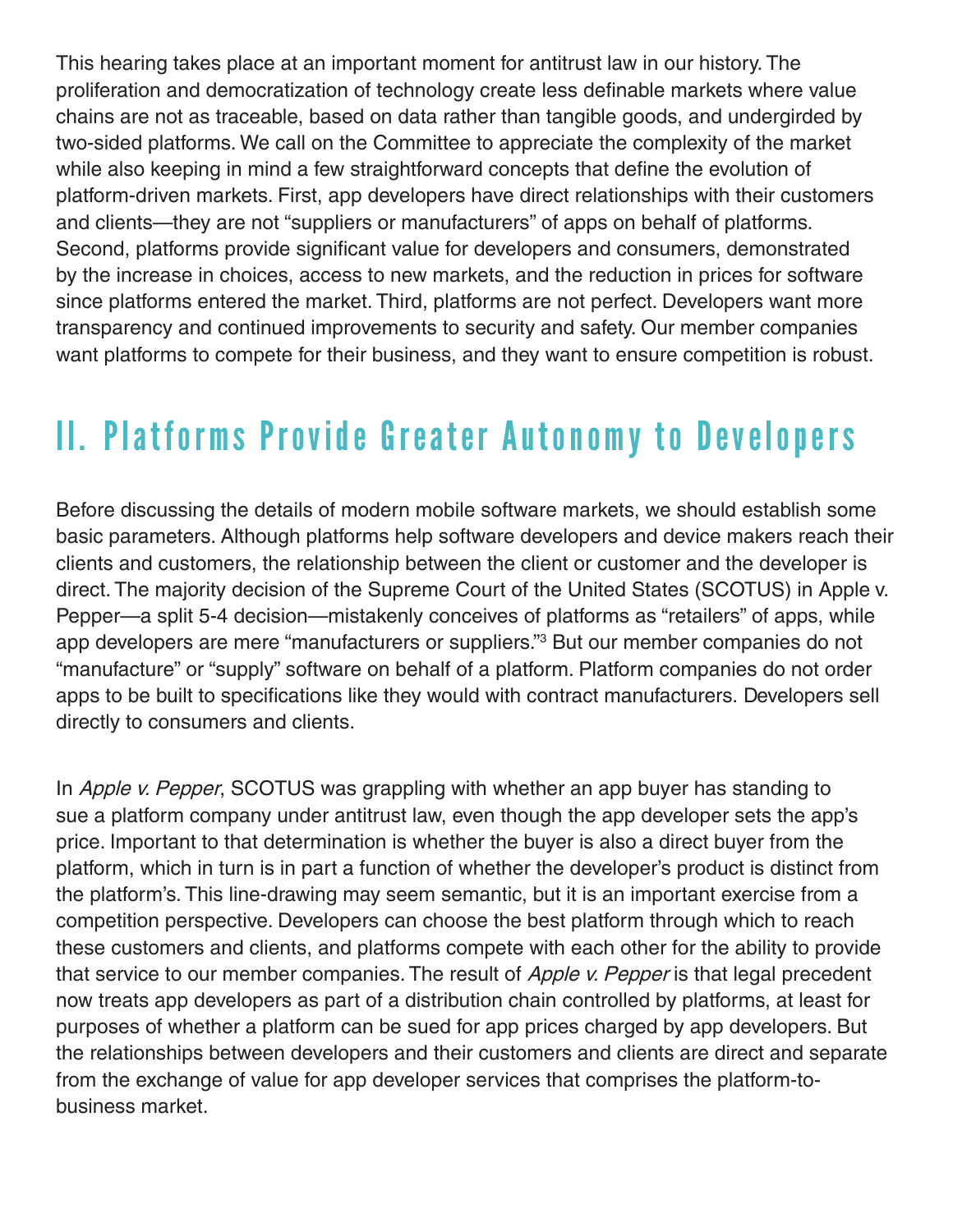# III. Platforms Have Reduced Costs for Developers and Enhanced Competition and Choices for Consumers

Consumers and developers experienced significant changes since the various platforms entered the market. In addition to having more choices, consumers also benefit from lower prices for software and even access to new markets that did not previously exist. Similarly, developers benefit from lower overhead costs, built-in customer trust, and wider distribution and market access.

Choices proliferated because entry into the software market is much easier now than it was before platforms.<sup>4</sup> Before platforms, the nature of the marketplace forced software developers to take on tasks that were well beyond their core competencies—from marketing to protecting their intellectual property and negotiating with a variety of different types of companies to distribute their products. The transaction costs of taking on all these extra tasks were significant, and platforms have eliminated many of them.

Before the ubiquity of mobile platforms, the software ecosystem ran on personal computers. This forced early app companies, often with teams of one to two developers, to wear many hats to develop, market, and benefit from the sale of their products. App companies were not only required to write code for their products, but they were also responsible for: 1) managing their public websites, 2) hiring third-parties to handle financial transactions, 3) employing legal teams to protect their intellectual property, and 4) contracting with distributors to promote and secure consumer trust in their product. App developers, trained in software coding and project management, were not well-equipped to carry out these tasks, and the additional steps cost them valuable time and money, with little tangible benefit.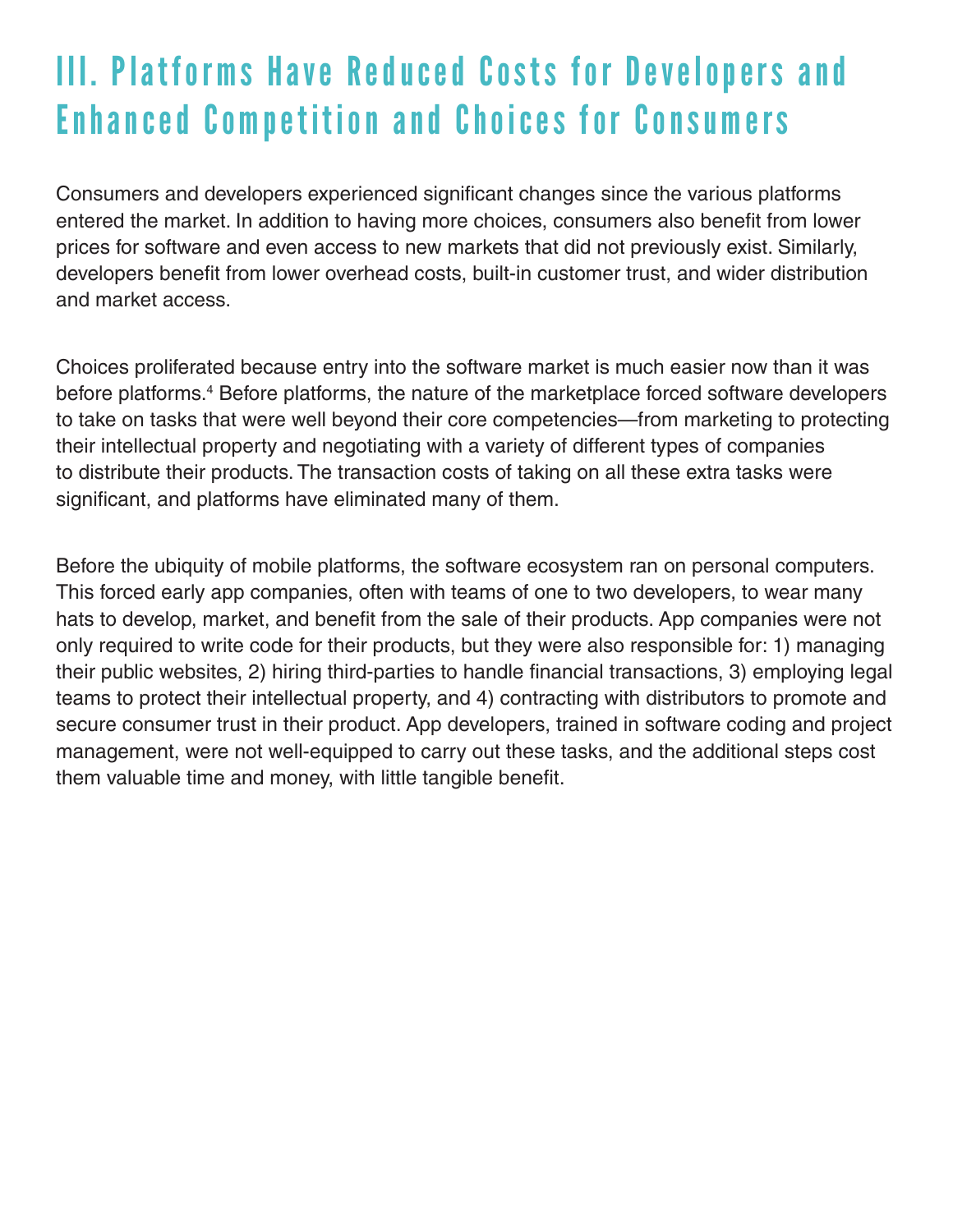Without platforms, developers had to take all of these additional steps, creating friction at each point, which meant that the only software titles that were available to the public were those that made the complicated journey from development to publishers to retailers like CompUSA or Best Buy. At one point, in 2003, CompUSA rolled out an early concept of a software platform consisting of a kiosk that burned made-to-order CDs containing software applications. With this system, the retailer could offer more software programs than it could fit on its shelves (which is how software was sold at that time), providing 1,200 titles from 200 different publishers.<sup>5</sup> Now, there are more than 317,673 companies active in the mobile app market in the United States<sup>6</sup> and more than 2 million apps available on the major app platforms. The kiosks are now in our smartphones—there are more than 5.28 billion mobile broadband subscriptions worldwide as of 20187 —which are in the pockets of over 80 percent of Americans.<sup>8</sup> In an especially illustrative example of how the instantaneous worldwide distribution platforms has led to lower costs, optical character recognition (OCR) software Omnipage cost a staggering \$450 in 2006.<sup>9</sup> Now, most OCR apps cost \$10 or less,<sup>10</sup> thanks to the availability of a much wider market enabled by platforms.

In the internet economy, immediate consumer trust is almost impossible without a substantial online reputation, and not attaining it spells death for any app company. However, what does "trust" mean? In this context, trust refers to an established relationship between the app company and consumer where the consumer has the confidence to install the app and disclose otherwise personal information to an app company. Prior to platforms, software developers often handed over their products to companies with a significant reputation to break through the trust barrier.

Bungie—developer of popular games Halo, Myth, Oni, and Marathon—chronicled in 1996 the difficult and sometimes oppressive distributor requirements placed on software developers that predated the platform ecosystem. When dealing with retail distributors, Bungie was required to guarantee a competitive price, pay 3 to 6 percent of sales as a marketing fee in addition to \$10,000 for product launch marketing, pay the shipping costs to deliver their products to distributors, and agree to buy back unsold products.<sup>11</sup> Once contracts were negotiated, software developers were often required to spend additional money so that instore catalogs would feature their product or retail stores would place their product on an end cap display, all before consumers even saw the products.12

However, with the advent of the smartphone, the experience Bungie described is a relic of the past. The smartphone, in its brief history, revolutionized the economy at large and established a symbiotic relationship between platforms and developers. And in the decade since the introduction of the App Store and other platforms, those developers and app companies contributed both to the overall success of smartphones and improved their functionality for consumers.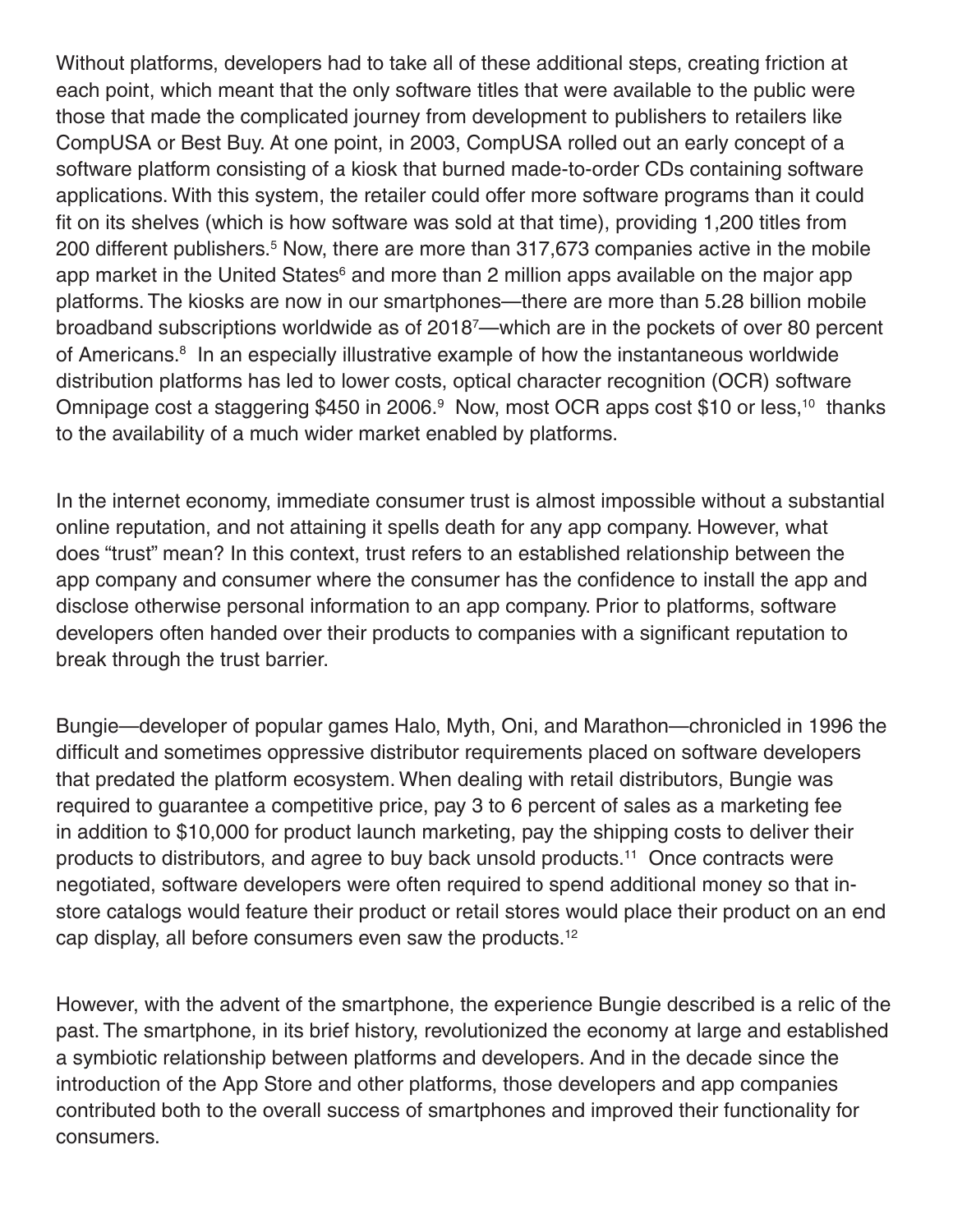At first, developers were reluctant to join platforms, worried that the model might not accommodate their ability to "launch fast and iterate"<sup>13</sup> their apps. But successful platforms changed the app ecosystem by providing app developers with ubiquitous access to a broader swath of consumers. Platforms provide a centralized framework for app developers to engage and secure visibility with the 3.4 billion app users<sup>14</sup> worldwide. With lower costs and barriers to entry, both fledgling and established app developers can find success. For example, educational app company L'Escapadou secured 1.3 million downloads and earned more than \$1.5 million from app sales between 2010 and 2014,<sup>15</sup> a success attributed to the centralized nature of platforms. Founder Pierre Abel specialized the language, content, and pricing of each of his apps based on consumer and market needs and marketed them on different platforms to reach a variety of consumers around the world.<sup>16</sup>

# IV. There's a Platform for That

As successful as the past 12 years have been for the app economy, the next decade could be even better. In just the first half of 2019, the two major app stores generated \$39.7 billion in revenue—a robust 15.4 percent increase over the first half of 2018's \$34.4 billion.<sup>17</sup> This growth suggests the developer-platform model is still succeeding. Moreover, app economy growth is likely to continue because developers are continuing to create new products, services, and markets that did not exist prior to platforms. Perhaps the most notable of these is the market for ridesharing. Connecting a driver—using his or her own car—to a potential passenger in real-time for an on-demand ride to a destination selected by the passenger was impossible before developers could use the GPS capabilities and data connections of smartphones. Ridesharing is an important example of how app developer ingenuity meets the capabilities, built-in trust, and developer services of platforms to create new options for consumers.

The same combination of technologies and network effects has created new possibilities for delivery services. For example, GetSwift created a white label—that is, a program created by GetSwift but with the client's branding—delivery tool enabling shippers in any type of industry to move their products to their customers quickly, efficiently, and easily.<sup>18</sup> The application works the same whether the shipper is a restaurant delivering food, an auto parts store supplying repair shops, a lumber yard supplying a job site, or a rural farm that delivers fresh vegetables to homes and restaurants, as the real-time connectivity provided has been show to reduce late or missed deliveries by more than 25 percent. 19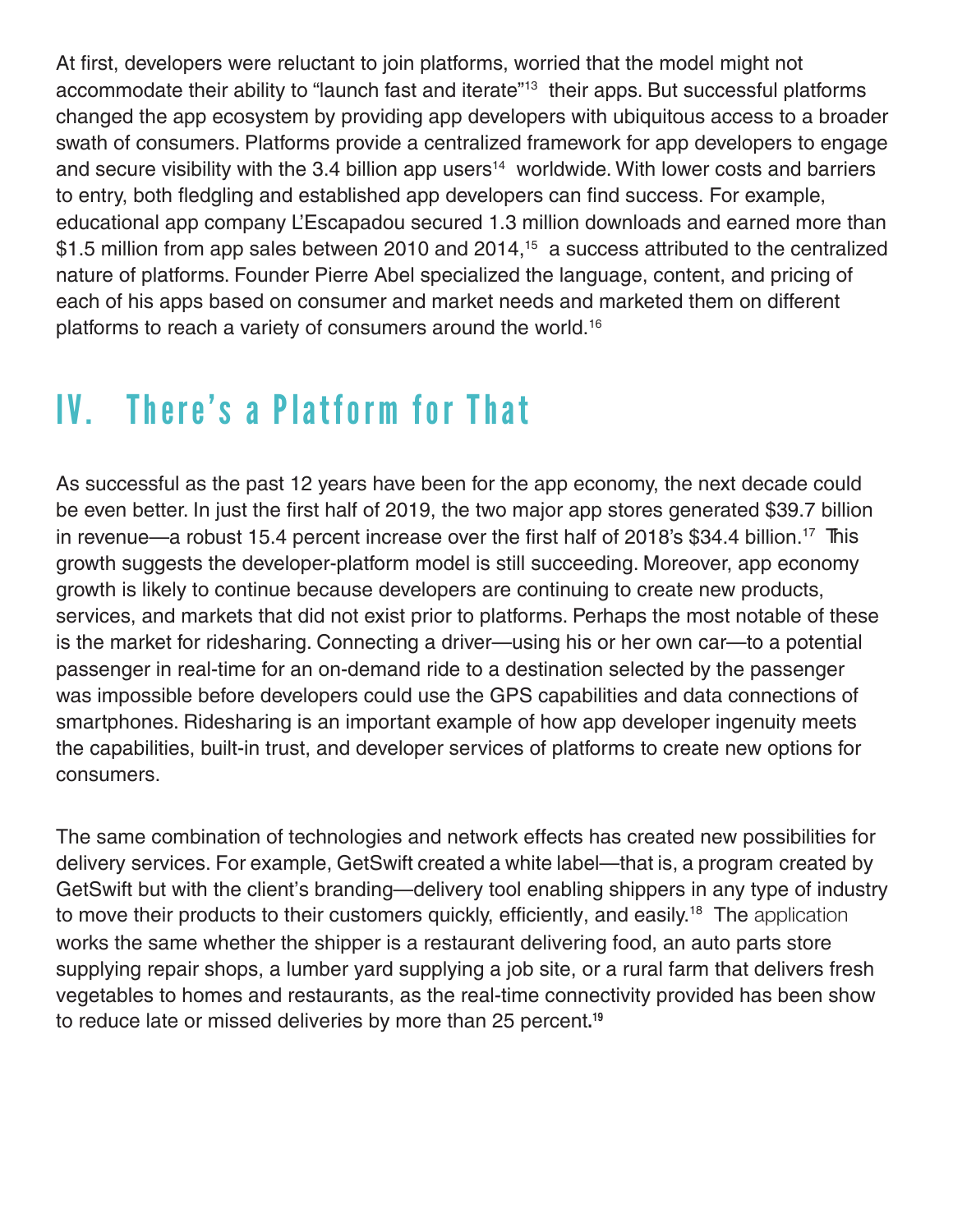Just as ridesharing fundamentally changed how we get around, developers and platforms also revolutionized how we access healthcare. A current shortage of about 30,000 physicians in the United States—which is projected to increase to about 90,000 in the next 15 years contributed to the need for caregivers and patients to find new ways of communicating. Devices, sensors, and software are now capable of gathering and analyzing physiological data like movement, heart rate, or blood oximetry so that physicians can better monitor their patients and address potential problems before they occur or worsen.<sup>20</sup> Studies show that preventive care regimes that use connected health tools are especially useful for patients with chronic conditions like diabetes and heart failure, which tend to affect underserved communities especially.<sup>21</sup> But how do these capabilities reach patients and consumers, specifically those who need them most? Most Americans already interact with platforms, through a variety of different types of devices. We know that smartphone adoption rates are increasing among underserved populations in the United States and that for many, their handheld device is their only means of accessing the internet.<sup>22</sup> Here again, developers are leveraging the ubiquity and trusted framework of platforms to produce healthcare innovations that address a variety of health conditions. Moreover, in this case, the platform-developer dynamic helps caregivers reach patients in rural and underserved areas.

Finally, the platform-driven app economy gave rise to a new set of business-to-business markets. Many of our member companies fall into the category of white label software developer, commonly referred to as a "dev shop." Dev shops like MojoTech based Providence, RI (with an office in Boulder, CO), serve a variety of clients from healthcare to finance, eCommerce and data visualization suppliers.23 Although software-as-a-service (SaaS) existed prior to platforms, these dev shops leverage the platform infrastructure, along with continuous cloud access, to create custom software solutions that adapt quickly and rival the products and services of larger SaaS companies. As MojoTech puts it, "Big no longer eats small – fast eats slow."24 Similarly, Orlando-based Concepta has fewer than 50 employees and yet builds sophisticated technology tools for clients like Walt Disney World and Warner Music Group.<sup>25</sup> It is one of the 10 fastest-growing companies in the Orlando area. This is possible because platform-enabled market entry put small companies on the same playing field as larger companies, allowing them to compete for the same customers, users, or clients.

It is hard to argue that the creation of new markets is an anticompetitive development. Moreover, the competitive conditions over the past 10 years, and presently, suggest that the nature of competition in this space will continue to evolve and benefit consumers on the whole. One of the central markets at issue in the debate around the role of antitrust in the platform ecosystem—informally, we could call it the market for developer services, where a developer pays a platform for various services including distribution, marketing, etc. also experiences vigorous competition. There is a tendency to include only two platform companies, Apple and Google, in this category of competitors. But for developers, the market is much wider. A game developer can choose platforms like Epic or Steam and enterprise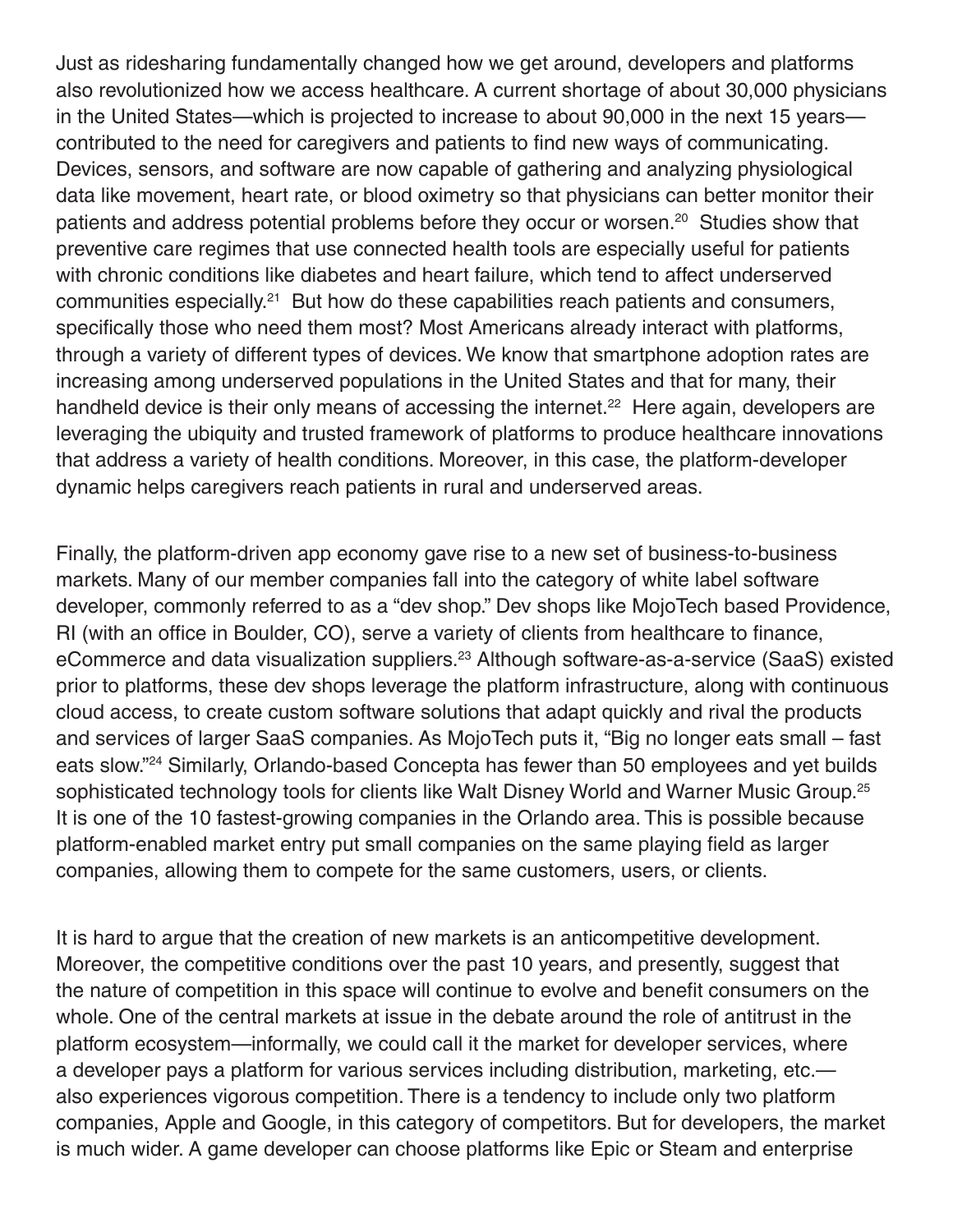developers can look to hundreds of proprietary, custom platforms or could create their own. For example, companies like App47 create app platforms for everything from "bulldozers to ultrasound devices."26 Moreover, for developers looking to reach a general audience, using the web is an alternative, especially for companies that are looking for different kinds of distribution or search services than those available on platforms. Additionally, Amazon and Facebook often present options for developers looking to reach consumers while the reach of giant Chinese platforms dwarfs that of U.S. companies. It should be noted, however, that there are arguably some important distinctions between software platforms—which provide a marketplace for software apps like the App Store—and aggregators that connect people with information and run on data. $27$  These differences illustrate the diversity in the market for distribution methods, as developers may prefer one model over another.

Perhaps most importantly, the universe of platforms is continuing to evolve and expand as different kinds of hardware begin to connect to the network. New platforms are cropping up for wearables like FitBit. Connected home setups and cars that are increasingly autonomous are driving cross-platform interoperability so that Alexa or Cortana can communicate with your Samsung appliances or your Ford Fusion—further weighing against conceptions of platform markets where a single player wields market power. Moreover, pricing is competitive too, as developer services on the largest platforms for the 90 to 95 percent of apps offered for free only cost the developers a \$100 registration fee. These characteristics tend to show that developer services will continue to improve and evolve along with demand. Enforcement of antitrust laws is necessary where market power exists and is used to raise prices undisciplined by competition, maintain a monopoly position, or lower quality or decreases output. But when those factors are not present and competition drives the market, as it does in developer services, intervention is unlikely to help and may harm competition or consumer welfare.

## V. Platforms Aren't Perfect

Although developers can choose from multiple platforms, there is no such thing as a perfect platform. Our member companies pay a fee for developer services to platforms, and they expect those services to meet their needs. Just as online companies must clearly communicate their data practices to consumers, so must platforms clearly define the requirements and details of their terms of service to developers. For example, when platforms change their developer guidelines, they must communicate clearly and ensure developers understand what the changes mean for them and their customer relationships. Occasionally, we hear from a member company that an ill-defined change significantly impacted their business. For example, a platform recently put a member company that provides a call blocking app on notice for temporary removal unless it made changes to how it obtained permission for gathering incoming call data.<sup>28</sup> The platform did not clearly explain how its policies changed or why they would necessitate action on the app's part, but it was the first removal notice of its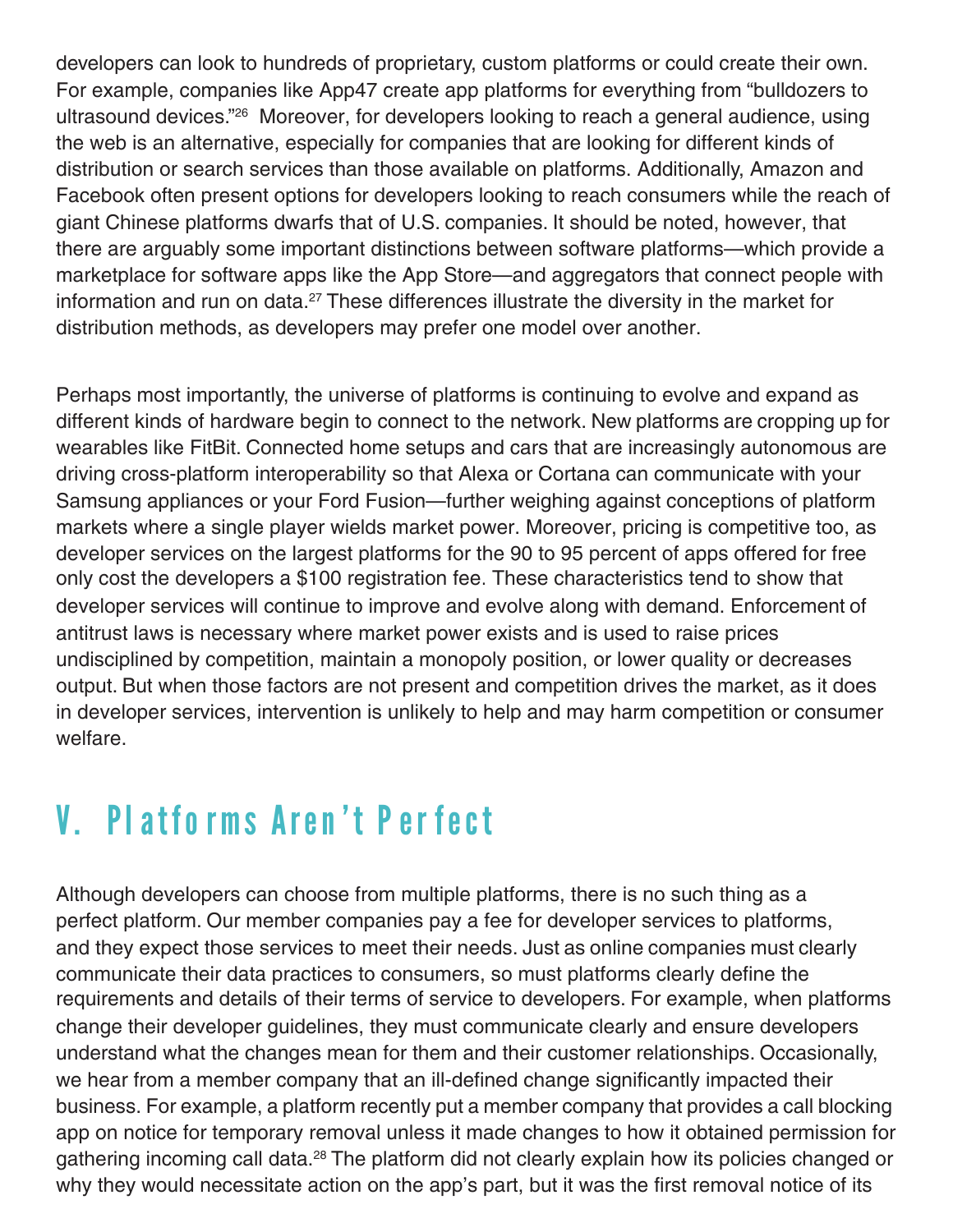kind in the app's nine years on the platform. Ultimately, the platform did not remove the app. but the process for remaining on the store was opaque and difficult enough to navigate that the company looked to us, their trade association, for help. Relevantly, this occurred amid a major update to California's privacy laws, so it may be an example of the unintended consequences of government intervention.

Especially for enterprise app developers, a platform's safety and security are important elements of developer services. Platforms' security features improved markedly over the course of their existence. Whereas unlocking a device used to require a four-digit passcode, devices are now capable of biometric-based authentication, and platforms make these authentication measures available to developers as well so that they can also benefit from these heightened security measures. But the game of cat-and-mouse between cybersecurity professionals and hackers will never end, and security must continue to evolve to meet and beat the threats. Although some platforms do not control device security, developers want the platform's security features to work seamlessly with any relevant hardware and that they account for all attack vectors. Platforms should continue to improve their threat sharing and gathering capabilities to ensure they protect developers across the platform, regardless of where threats originate. Moreover, they should approve and deploy software updates with important security updates rapidly to protect consumers as well as developers and their clients and users. The same is true when it comes to privacy controls. App developers strongly desire platform-level privacy controls they can adapt for their products and services. The types and nature of these controls vary among platforms and this variation should result in continuously improving options that iterate with end user expectations and privacy risks.

Similarly, platforms play an important role in helping small developers enforce their intellectual property (IP) rights. Our member companies' IP helps eliminate the inherent disadvantages of being a small, innovative company by enabling them to protect the fruits of their ingenuity from larger firms that might want to take it. Unfortunately, some of our member companies fell victim to IP thieves that succeed in selling the pirated content or using it to steal ad revenue on platforms. Ad networks can and do help mitigate the pirated ad revenue problem,<sup>29</sup> but platforms must also vigorously police their app stores for stolen content. With vast online stores, it is difficult for a platform to verify legitimate requests to remove allegedly pirated content. But a single app developer should not need the help of a legal team or trade association to resolve the issue. In one instance, an App Association member company, Busy Bee Studios, approached us when it was unable to convince the platform to investigate an app that appeared to have been stolen from Busy Bee. With our assistance, the platform investigated the issue and found that the infringing app was in fact stolen content.<sup>30</sup> But the time and resources it took our member company—which only has a few employees—to resolve the issue were significant and could have gone toward the development of their next app. Since this issue arose, IP resolution processes improved across the board, but the story is a reminder that they are important and in-demand developer services that platforms should improve in order to compete for developers.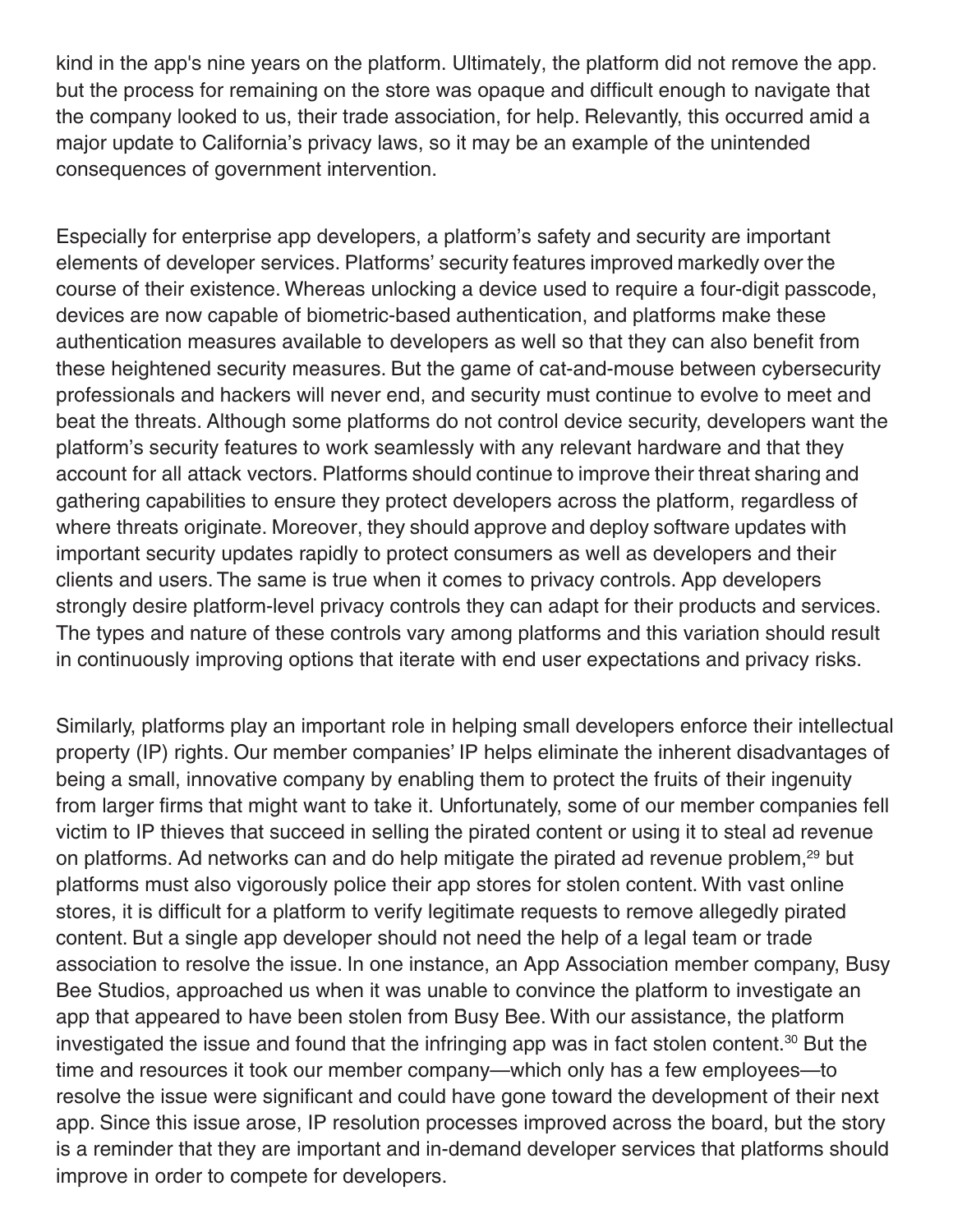# Conclusion

We appreciate this opportunity to provide testimony in this important hearing. Our member companies have a strong interest in maintaining a competitive app economy that enables them to compete with larger firms and continue to create innovative products and services for their customers and clients. The entry of platforms created novel opportunities for consumers and developers. But while platforms provide some of the infrastructure, developers bring smart devices to life. Without apps, a smartphone is just a phone. The symbiotic relationship between apps and platforms is not perfect, but it has created a powerful ecosystem that continues to benefit consumers. We look forward to discussing the pro-competitive effects and antitrust concerns platforms have generated and welcome this debate.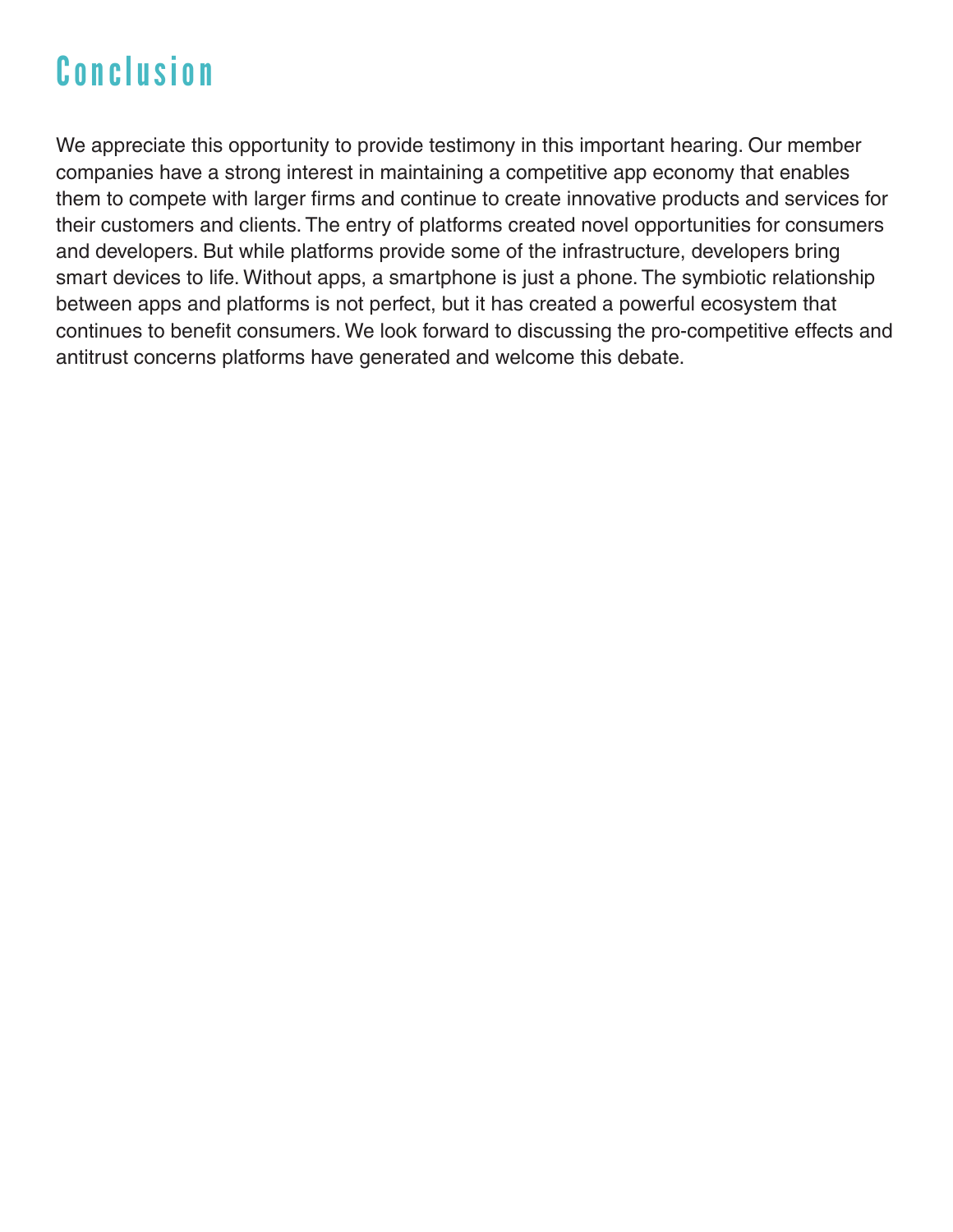# End Notes

<sup>1</sup> See, e.g., Brief for ACT | The App Association as Amicus Curiae Supporting Petitioner, Apple v. Pepper, 587 U.S. \_\_\_ (2019) (No. 17-204), available at https://actonline.org/wp-content/ uploads/ACT-Amicus-Apple-v.-Pepper.pdf; Comments of ACT | The App Association to the Fed. Trade Comm'n on Competition and Consumer Protection in the 21<sup>st</sup> Century (Question 3: "The Identification and Measurement of market power and entry barriers, and the evaluation of collusive, exclusionary, or predatory conduct or conduct that violates the consumer protection statutes enforced by the FTC, in markets featuring "platform" businesses," Aug. 20, 2018, available at http://actonline.org/wp-content/uploads/Q3-ACT-Comments-re-FTC-2018- Consumer-Protection-Hearings-082018-FINAL.pdf.

<sup>2</sup> See, e.g., ACT | The App Association, "Queen City Mobile Summit highlights Cincinnati as mobile tech hub," (Feb. 23, 2016), available at https://actonline.org/2016/02/23/queen-citymobile-summit-highlights-cincinnati-as-mobile-tech-hub/.

3 Apple v. Pepper, 587 U.S. \_\_\_ (2019) (No. 17-204), at 2 (May 13, 2019).

4 Daniel Ershov, The Effects of Consumer Search Costs on Entry and Quality in the Mobile App Market, Toulouse School of Econ. (Apr. 18, 2018), available at https://www.cemfi.es/ftp/ pdf/papers/wshop/DErshov\_MobileAppCompetition\_Jan2018.pdf.

5 Brian Osborne, "CompUSA offers software vending machines," Geek.com (Dec. 12, 2003), available at https://www.geek.com/news/compusa-offers-software-vending-machines-551706/.

6 Deloitte, The App Econ. In the United States (Aug. 17, 2018), available at http://actonline.org/ wp-content/uploads/Deloitte-The-App-Economy-in-US.pdf.

<sup>7</sup> Mike Murphy, "Cellphones now outnumber the wrold's population, Quartz (Apr. 29, 2019), available at https://qz.com/1608103/there-are-now-more-cellphones-than-people-in-the-world/.

<sup>8</sup> Adam Lella, U.S. Smartphone Penetration Surpassed 80 Percent in 2016, COMSCORE (Feb. 3, 2017) Available at: http://bit.ly/2pT04qo.

<sup>9</sup> Richard Jantz, "First-Class OCR for a Price," PCWorLD (Sept. 27, 2005), available at https:// www.pcworld.com/article/122669/article.html.

10 Jill Duffy, "The Best Mobile Scanning and OCR Apps," Zapier (Sept. 3, 2018), available at https://zapier.com/blog/best-mobile-scanning-ocr-apps/.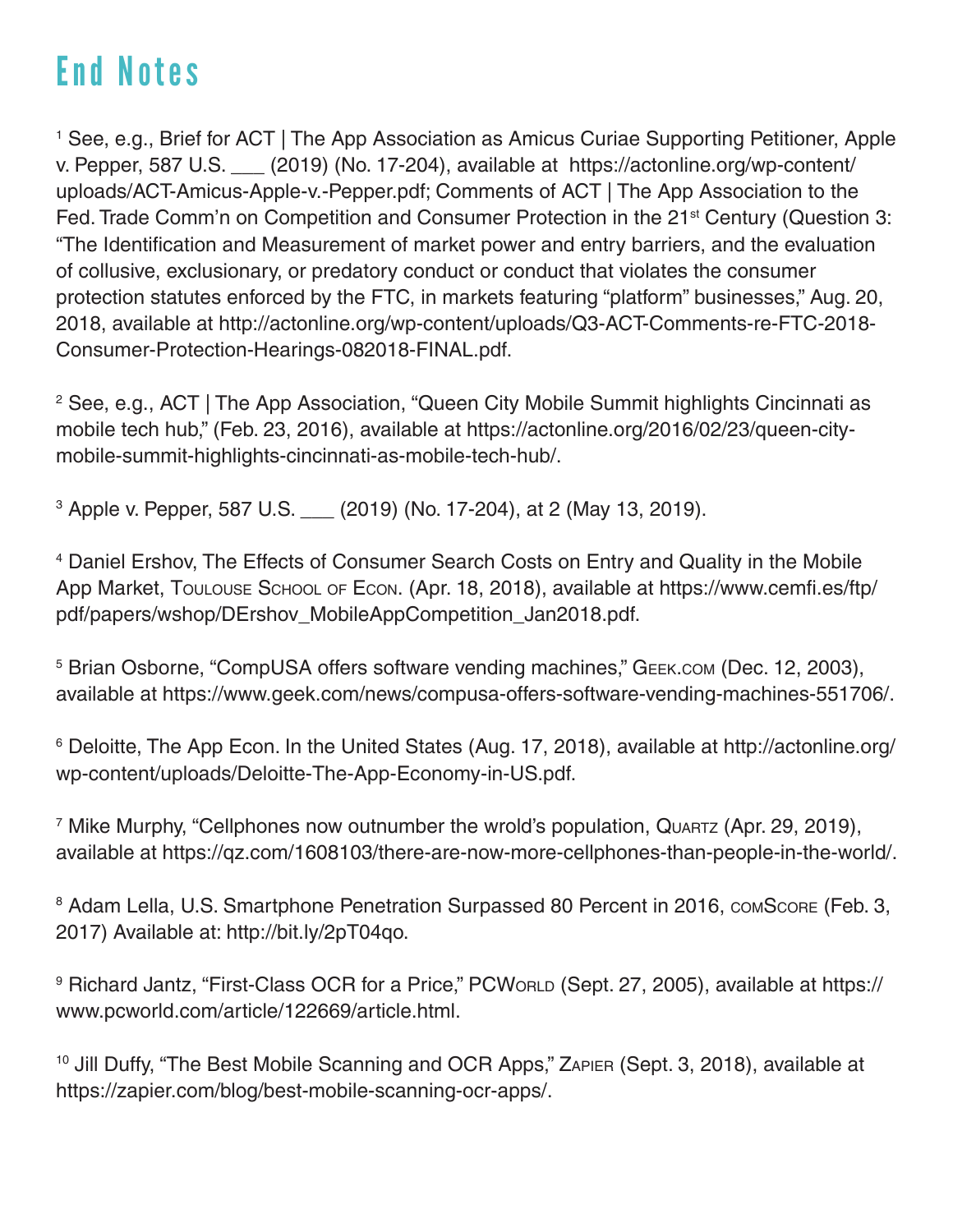<sup>11</sup> Alexander Seropian, Distribution Myths and Lies, TidBITS (Nov. 4, 1996) available at http:// bit.ly/2hitGau.

<sup>12</sup> Alexander Seropian, Distribution Myths and Lies, TidBITS (Nov. 4, 1996) available at http:// bit.ly/2hitGau.

<sup>13</sup> To launch fast and iterate is often used to describe a software developer's business plan, where software developers like to launch products as soon as they are finished and like to update newer iterations of their product actively. Paul Graham, Apple's Mistake, paulgraham. com (Nov. 2009), available at http://www.paulgraham.com/apple.html.

<sup>14</sup> Simon Kemp, The global state of the internet in April 2017, TNW (last visited Jan. 17, 2018) Available at: https://thenextweb.com/contributors/2017/04/11/current-global-state-internet/.

<sup>15</sup> Steve Young, Making \$1.5 Million with Educational Apps with Pierre Abel, App Masters (Apr. 30, 2015) Available at: http://bit.ly/2hgDzZH.

<sup>16</sup> Steve Young, Making \$1.5 Million with Educational Apps with Pierre Abel, App Masters (Apr. 30, 2015) Available at: http://bit.ly/2hgDzZH.

<sup>17</sup> SensorTower Store Intelligence, "Global App Revenue Reached \$39 Billion in the First Half of 2019, Up 15% Year-over-Year (Jul. 9, 2019), available at https://sensortower.com/blog/apprevenue-and-downloads-1h-2019.

<sup>18</sup> GetSwift, available at https://www.getswift.co/.

<sup>19</sup> Case Studies, GETSWIFT, available at https://www.getswift.co/getswift-case-studies.

20 See, e.g., How Mabu Works, Catalia Health, available at http://www.cataliahealth.com/how-itworks/.

<sup>21</sup> See, e.g., Clinical Outcomes, Care innovations, at 2, available at http://www. connectwithcare.org/wp-content/uploads/2017/06/2016\_Outcomes\_Clinical-1.pdf (showing the results of a study by Care innovations and University of Mississippi Medical Center, indicating that the first 100 patients with diabetes enrolled in a program with a remote monitoring component saved the state \$336,184 in Medicaid dollars over six months); Testimony of Michael P. Adcock, Exec. Dir., University of Mississippi Med. Ctr., Hearing on "Telemedicine in the VA: Leveraging Technology to Increase Access, Improve Health Outcomes & Lower Costs," (May 4, 2017), available at https://www.appropriations.senate. gov/imo/media/doc/050417-Adcock-Testimony.pdf ("The Mississippi Division of Medicaid extrapolated this data to show potential savings of over \$180 million per year if 20 percent of the diabetics on Mississippi Medicaid participated in this program").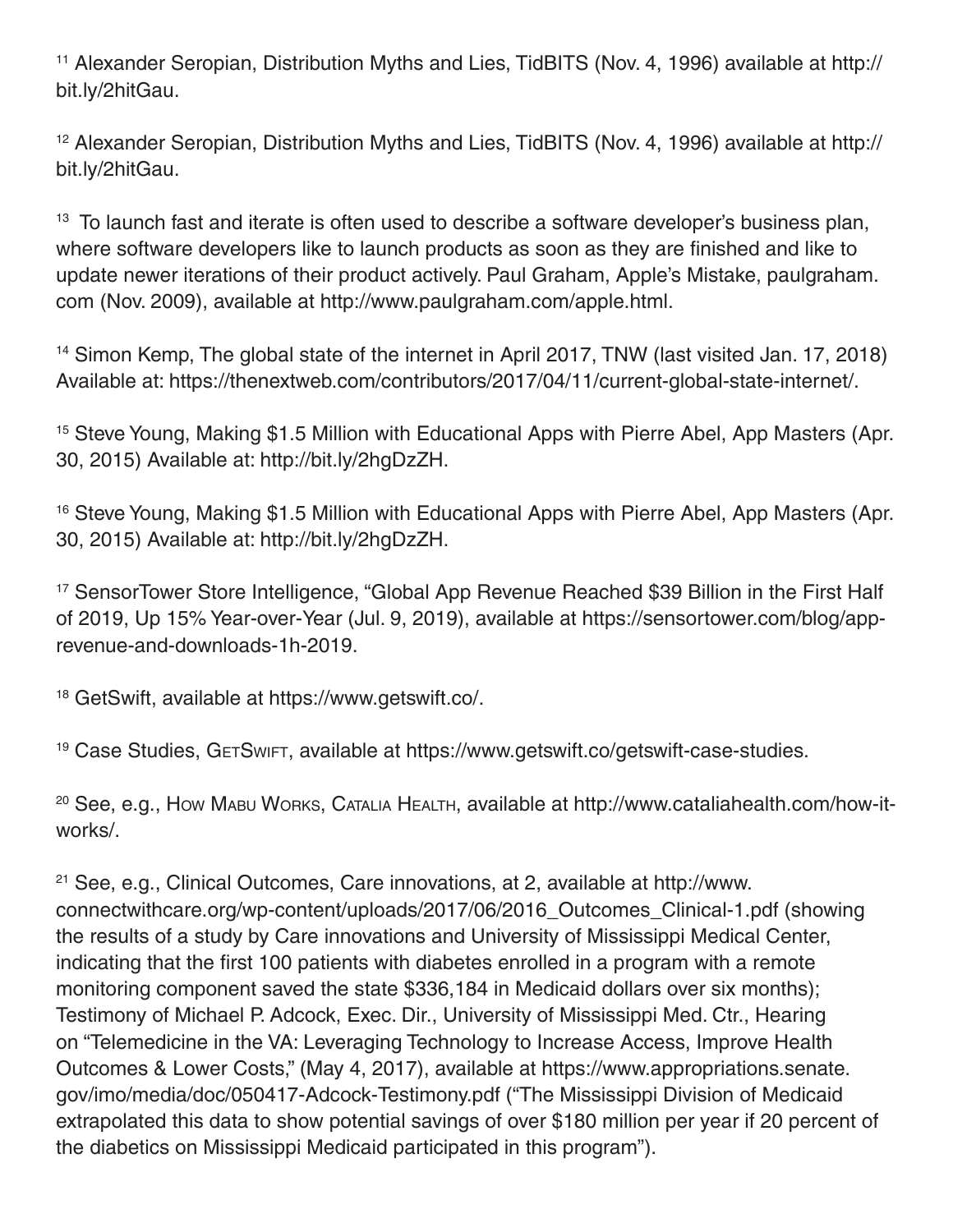<sup>22</sup> Charkarra Anderson-Lewis, MPH, PhD, et al, "mHealth Technology Use and Implications in Historically Underserved and Minority Populations in the United States: Systematic Literature Review," (Jun. 18, 2018), available at https://www.ncbi.nlm.nih.gov/pmc/articles/PMC6028762/.

<sup>23</sup> MojoTech, available at https://www.mojotech.com/.

24 How We Work, MojoTech, available at https://www.mojotech.com/how-we-work/.

<sup>25</sup> Concepta, available at https://conceptainc.com/.

<sup>26</sup> App47, available at https://app47.com/.

<sup>27</sup> See, e.g., Ben Thompson, "Tech's Two Philosophies," STRATECHERY (May 9, 2018).

<sup>28</sup> Graham Dufault and Madeline Zick, "What's More Control with Fewer Options?" ACT | THE App Association (May 21, 2019), available at https://actonline.org/2019/05/21/whats-morecontrol-with-fewer-options/.

<sup>29</sup> See, e.g., Trustworthy Accountability Group, available at https://www.tagtoday.net/.

30 See Alex Cooke, Member Monday: How One Small Developer Fought a Rogue App, (Nov. 26, 2018), available at https://actonline.org/2018/11/26/member-monday-how-one-smalldeveloper-fought-a-rogue-app/.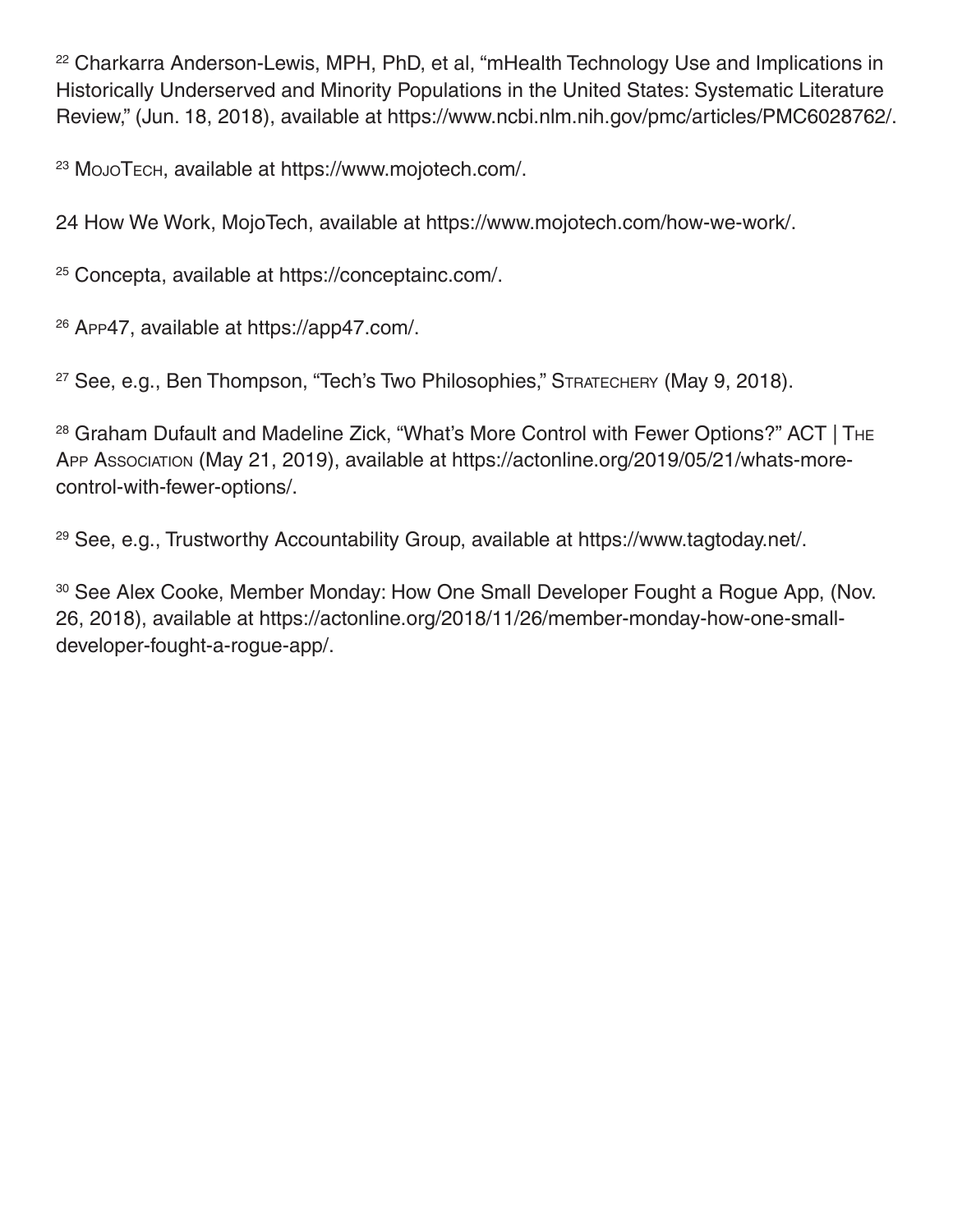# Appendix: App Economy Innovators in Your Districts

### **Majority**

#### **Chairman David Cicilline (RI-1) Company: MojoTech**

Headquartered in Providence and founded in 2008, MojoTech has just over 50 employees. MojoTech is a software development firm with a service portfolio that includes iOS, JavaScript, API design and development, and agile/SCRUM and UX/UI/CX design. They have clients in varying industries from healthcare and finance to eCommerce. As suppliers of data visualization, MojoTech continues to advance the mission of each and every client. Although MojoTech began as an engineering-only consultancy, they adapted to the rise of cloud and mobile computing and expanded their development roster.

#### **Vice Chair Joe Neguse [Ne-GOO-see] (CO-2) Company: Sphero, Inc.**

Based in Boulder and founded in 2010, Sphero boasts more than 100 employees. Sphero is a consumer robotics and toy company that creates small, programmable robots controlled from a mobile app via a smartphone or tablet. Their products range from educational bots designed to teach children how to program to a little droid modeled after the loveable Star Wars character BB-8. Their robots are valuable teaching tools and used in more than 20,000 math and science classrooms in schools around the globe.

#### **Representative Hank Johnson (GA-4) Company: Turbojet Technologies**

Founded in 2015 just outside Atlanta, Turbojet Technologies is an individual web developer who works for other small businesses and non-profits. Turbojet provides website buildout, as well as support programs and integration across Drupal, WordPress, and other PHP-based websites. While Turbojet is a small operation, they occasionally hire contract designers from across the country if they need to scale up for a larger project.

## **Representative Jamie Raskin (MD-8)**

#### **Company: Simpalm**

Located in North Bethesda, Simpalm was founded in 2009 and is a full-service web and mobile application development shop with nearly 50 employees. Throughout their decade serving industries that range from entertainment and education to healthcare and government agencies, Simpalm completed more than 250 projects across a multitude of platforms, including Android, iOS, and Windows.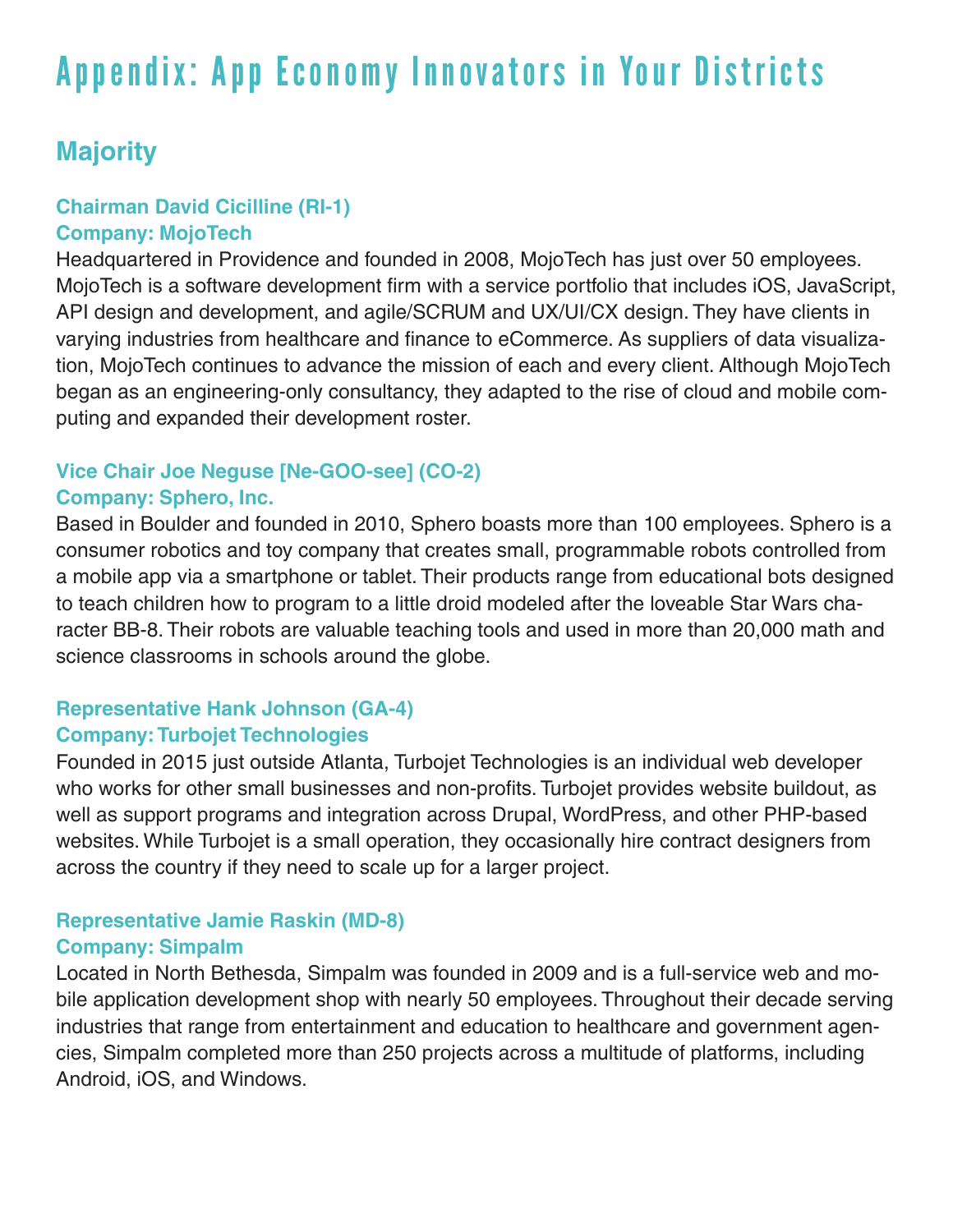#### **Representative Pramila Jayapal (WA-07) Company: Digital World Biology LLC**

Headquartered in Seattle and founded in 2008, Digital World Biology creates digital educational tools to help students learn modern biology. Their app, Molecule World, is an easy to use visualization of 3D molecular structures ready for classroom use upon download. They also have a variety of textbook-like materials that help students learn quickly with visual aids and assist teachers with keeping students engaged with hands-on activities throughout the chapters.

## **Representative Val Demings (FL-10)**

#### **Company: Concepta Inc.**

Founded in Orlando in 2006, Concepta specializes in enterprise technology and the creation of innovative solutions in mobile, web, and other software development areas. Their international portfolio comprises Fortune 500 and Franchise 500 companies that include the likes of the Warner Music Group, General Electric, and Walt Disney World. With nearly 50 employees, Concepta built multiple top 20 apps on both the App Store and Google Play and is one of the 10 fastest-growing companies in Orlando.

#### **Representative Mary Gay Scanlon (PA-5) Company: MacGuyver Media**

MacGuyver Media is a custom web and application development company that creates web-based software solutions for businesses. Based in Glenolden, MacGuyver has only 5 employees and was founded in 2015. Through website, app, and e-commerce development, website maintenance and assessments, and the ability to integrate into any database or API source, MacGuyver provides their clients with solutions and services to help their businesses to succeed. Their clients range from companies in the financial sector to alcohol distribution and dozens more.

#### **Representative Lucy McBath (GA-6)**

#### **Company: Zyrobotics, LLC**

Based in Atlanta, Zyrobotics is changing the way kids learn by creating educational tools that help build a quality STEM foundation for the next generation. Their lineup showcases a variety of products including an AI-powered learning tool that makes learning fun with educational games, connected e-books, learning analytics tools, and coding apps. Zyrobotics was founded in 2013 and has just over 10 employees.